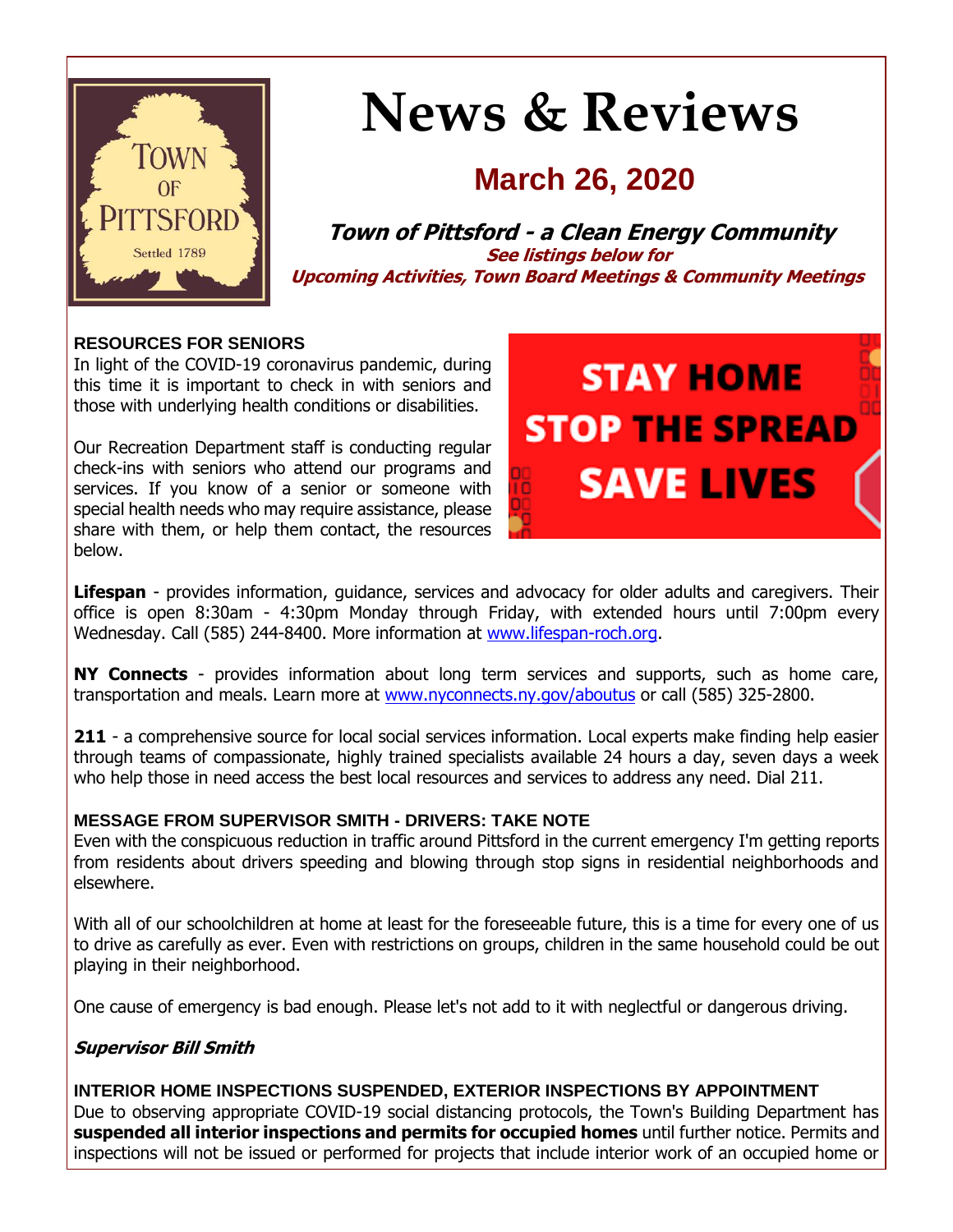business. This typically includes, but is not limited to, finished basements, interior renovations and fireplace inserts.

**Permits and inspections for exterior construction and construction of additions** where there is a direct entrance to the addition are available by appointment only; call 248-6250 or email Mark Lenzi at [mlenzi@townofpittsford.org](mailto:mlenzi@townofpittsford.org?subject=Building%20Inspection) or Allen Reitz at [areitz@townofpittsford.org.](mailto:areitz@townofpittsford.org?subject=Building%20Inspection)

#### **3RD INSTALLMENT PROPERTY TAX PAYMENT DUE THROUGH APRIL 30**

In compliance with the Emergency Order by County Executive Adam Bello, the Town will accept 3rd Installment property tax payments, as well as 4th installment payments, through April 30, 2020. Please see the County Executive's Emergency Order for complete information. Those with questions may contact the Town Tax Office at (585) 248-6215.



#### **LIBRARY UPDATES AND ONLINE RESOURCES**

The Pittsford Community Library building is closed and all programs are canceled, but the Library continues to offer many online resources. Use Your Library card to read, stream, and learn from home with the Pittsford Community Library's Digital Services. Our Library offers a host of digital services that are available 24/7 to patrons. Users can read eBooks, listen to eAudiobooks, stream movies, browse the New York Times, and so much more, all with the power of a Library card! Learn more about the Library's **digital resources** here: [https://lp.constantcontactpages.com/sh/PlACdTk.](http://r20.rs6.net/tn.jsp?f=001RyBGNqsL7OBdmdVzKgz0WGIHSnHVZw8h0s0oQO3pN-xViJnO6rY2ol9HWZ-5Qua7PdLf3k8OibCNim6Qv4cF6lRcvjmWpicur6h-YG4hrJVGBA_TBgZ-1itsgNd24rYwps_S0kgxTa8_dZND0EbzwSaifGJMdJIPuKBapdnj83kfVJpdw0nn6zCuL5_6ywsmmGmmPejbfdHNp9bK804ScUn-BWpAA1GKuC1PETLiW2ELJFhzPIGzRtw_nArJp-3PeYIiX2hKUf6CjoQSMG99yiVAYuSHCKWidWfd9ITB3zAQL8wT2KPyz6vSk3MDLsg3&c=rWR2rwN8iMYucZCjpzLb1KwZKvIQdX1j55vdWtzN5mXLzzR1u3gWjA==&ch=IDfNPbvseTBR53DFk-tFwbyVVuoi_8uBKejA8R6sBUcnTwtwh6c2Lw==) For complete Library information and updates, visit their **info page** at [https://tinyurl.com/vg242of.](http://r20.rs6.net/tn.jsp?f=001RyBGNqsL7OBdmdVzKgz0WGIHSnHVZw8h0s0oQO3pN-xViJnO6rY2ol9HWZ-5Qua7CQz1ihneBTla1Ougfv5MyIxYdwVzPaorgrHn8eUVJFt9y98w9beURsZMslScEUrTK9c3Uq6F_G7nVwf86vYHi57hzNon5H1YnMOBdHxJN97lMVb02WwwZQ==&c=rWR2rwN8iMYucZCjpzLb1KwZKvIQdX1j55vdWtzN5mXLzzR1u3gWjA==&ch=IDfNPbvseTBR53DFk-tFwbyVVuoi_8uBKejA8R6sBUcnTwtwh6c2Lw==)

#### **ASSESSMENT UPDATE 2020 CANCELED**

The Town Assessor has rescinded and canceled the Town's 2020 assessments. For full information, visit the Assessment Update web page at [www.townofpittsford.org/home-assessor/assessment-update.](http://r20.rs6.net/tn.jsp?f=001RyBGNqsL7OBdmdVzKgz0WGIHSnHVZw8h0s0oQO3pN-xViJnO6rY2osdMA7yzSaxt0Ux14kntb-iCbhcDMsmoT0WexGAY8ITSk4fEboyXIjQOovJbUVFsZEig5BAimr9Y-e9OHJugLNHwe1s2ZrfsnZp4TIiBEkdpaZLGB3HOjCjIBgFP9_Z9bpIDY8mSVmDZUbT3jrMt8jK1cW4JkOesmb53sjU1-QqvV3rjerzezhEbC8hgSKN1QQLbnVKEHTPt0-FkOOK_vyvuv9bh2_wQTiOFJilrKnuo73NWDnsTosaMW9k46pqzStHWURBIgy67zIKUcJOlwm3pUEhjL2h96w==&c=rWR2rwN8iMYucZCjpzLb1KwZKvIQdX1j55vdWtzN5mXLzzR1u3gWjA==&ch=IDfNPbvseTBR53DFk-tFwbyVVuoi_8uBKejA8R6sBUcnTwtwh6c2Lw==) No further action is required by any resident who received a 2020 Assessment Notice, regardless of whether or not they have started or completed an informal review. Any questions can be directed to the Assessor's Office at 248-6232 or to via email to [srobson@townofpittsford.org.](mailto:srobson@townofpittsford.org?subject=Assessment%202020)

#### **MONROE COUNTY DMV AND PASSPORT SERVICES AT TOWN FACILITIES SUSPENDED**

The County has suspended until further notice Passport Services at Town Hall and Mobile DMV service at Pittsford Town Court. Per the NYS Department of Motor Vehicles, all driver licenses, learner permits, nondriver identification cards and vehicle registrations scheduled to expire on or after March 1, 2020 are extended until further notice and all temporary registration documents are valid until further notice. This extension does NOT apply to insurance coverage - motor vehicle liability insurance coverage must be maintained at all times during the extension period. The extension does NOT apply to vehicle inspections, which expire on the last day of the month indicated on the inspection sticker.

#### **ART VENDOR OPENINGS FOR PADDLE AND POUR FESTIVAL**

The Town of Pittsford has openings for artists and artisans to participate in this year's Paddle and Pour Art & Music Festival to be held the Saturday of Memorial Day weekend, on May 23, along the canal at Schoen Place in Pittsford. Now it its 6th year, Paddle and Pour is one of our most popular and best-attended events. Thousands of residents and visitors come out to enjoy live music all day, tastes from local breweries and wineries, food from local eateries, family activities, and the opportunity to shop for works from local artists and artisans. The Pittsford Regatta also will be taking place that day as well.

**Interested artists and artisans should apply by April 1**; [find our vendor application here.](http://r20.rs6.net/tn.jsp?f=001RyBGNqsL7OBdmdVzKgz0WGIHSnHVZw8h0s0oQO3pN-xViJnO6rY2oqSVerE5WhkbV3kMPmS0BdVBNKNP5f2rJPECh5o3S6vhO_NCqBh-s4l4Cfc4sC4PSDNT58OSYH8SvTtvLAm05HhDL_MXA6RTOmFA5979chCIdtpzdDLvE2wlwQ5idgeZpLdQA2BkwsL7F-LUPHzgEYsFSxFg2oD5Ljk9itve-g6wcsu2IfscIs1NRKwd4z3L8Y1JBv-pUDTiXjussNvQIvwxobxE3l6RJWWOleWLNEf6TI0iwcgeXYie1-laETjcKz4bf7uUvHNWYw-5-Ds9UFhdIn1LUo2eZHJZG9Tr4rkTiy7sNELQppDcxkH1Dywe6A==&c=rWR2rwN8iMYucZCjpzLb1KwZKvIQdX1j55vdWtzN5mXLzzR1u3gWjA==&ch=IDfNPbvseTBR53DFk-tFwbyVVuoi_8uBKejA8R6sBUcnTwtwh6c2Lw==) All items for sale must be original art (drawing, painting, photography, digital art, sculpture, mixed media, etc.) or handmade artisan items (jewelry, woodworking, ceramics, leatherwork, fiber/textile, metalwork, printmaking, glasswork, soap/body care, etc.). The Art and Artisan Marketplace will be open from 12noon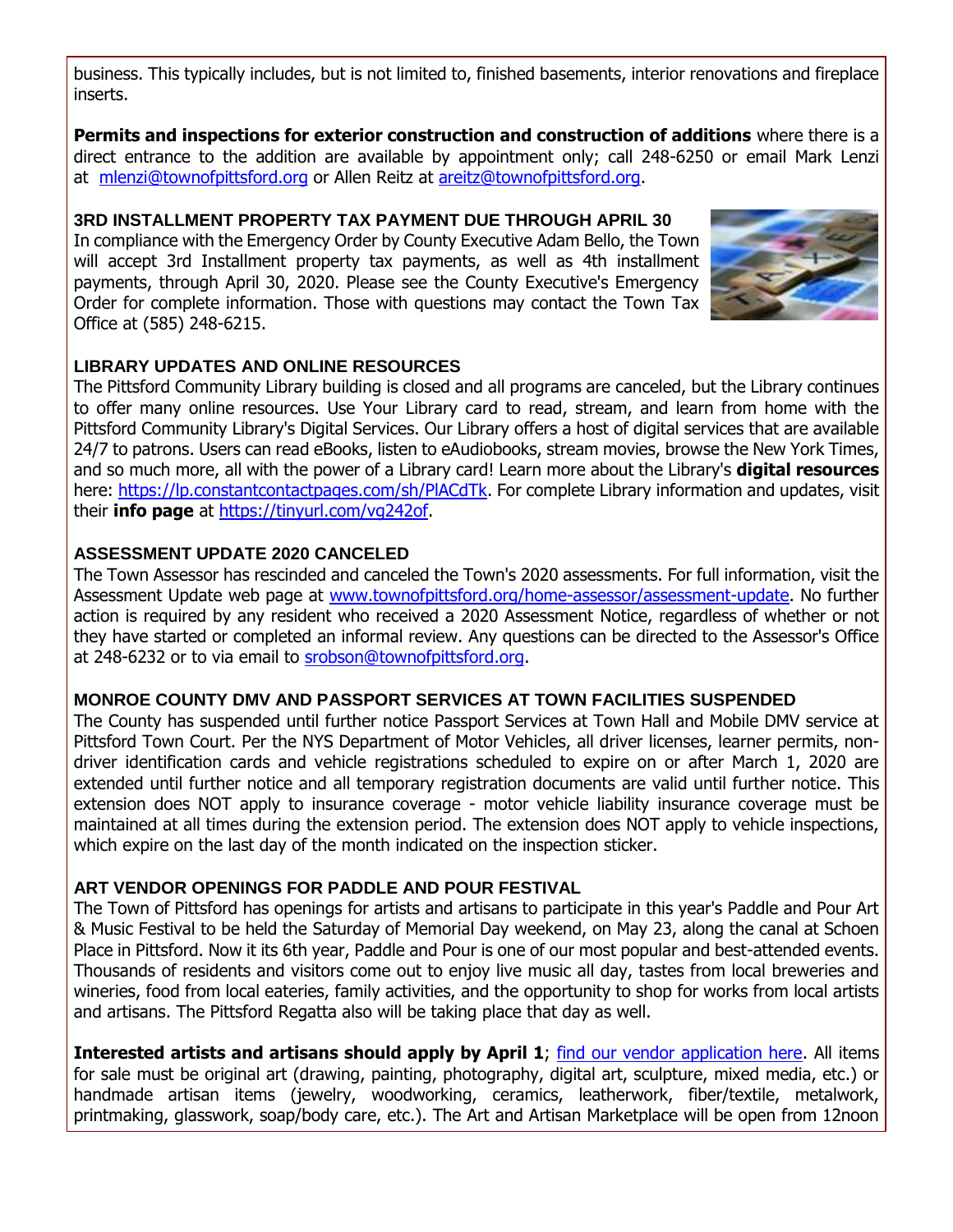- 9:00pm on the day of the festival. See the application for details or for more information contact Alison at (585) 248-6287 or [ABurchett@townofpittsford.org.](mailto:ABurchett@townofpittsford.org?subject=Paddle%20and%20Pour%20Art%20Vendor%20Application) Find festival details at [www.paddleandpour.org.](http://r20.rs6.net/tn.jsp?f=001RyBGNqsL7OBdmdVzKgz0WGIHSnHVZw8h0s0oQO3pN-xViJnO6rY2ovhS-vBbA6UyShTIkMwGZcrBUNU7-7rJsORebNXTxyIjnXb0NegkYjxBAiU0mKUwwKdRnAm3EtESQG37s1GUSjnhQsN1zfI4Wiuh085M5_uMBf2lebaHrjdFQ8-mmrWrC_zuRIodUhoTiyuqONZH07QaUw9H_FNSMdsByKOICCYfVsl-qd9Wvxq96rVGc05T0RjO-UEl8TXv6iLB-HsVvJfPUxXO-69cyD2RANODt078m7HHQ3uiwAQ=&c=rWR2rwN8iMYucZCjpzLb1KwZKvIQdX1j55vdWtzN5mXLzzR1u3gWjA==&ch=IDfNPbvseTBR53DFk-tFwbyVVuoi_8uBKejA8R6sBUcnTwtwh6c2Lw==)

#### **HISTORIC PITTSFORD JEAN FRANCE SCHOLARSHIP - APPLICATION DEADLINE MAY 1**

Historic Pittsford is seeking applicants for its [Jean France Historic Preservation Scholarship.](http://r20.rs6.net/tn.jsp?f=001RyBGNqsL7OBdmdVzKgz0WGIHSnHVZw8h0s0oQO3pN-xViJnO6rY2opyuGIK8kws61W8I2dGIsEUXmjUPYLANj_1QxiD0NVmMWoiLLOC3FzFozW6KYPsXBPElq2MzyPHTmslniWttZxSzltvvseh71wXISVBbOCExNyCbYs_31R28rYkvIFM3f6APsfOxW-OKWsNpS6MAa3f6WDPKV4byJF8PS-A1wPkbO5yRfD7LRrh7QebkuuO2reaiMF7ryCVj7xPEbNMiBf3FUrpQ0_b-qSlYRf0NZScM_hfwMgi2zFq-TEGP7tQmSw==&c=rWR2rwN8iMYucZCjpzLb1KwZKvIQdX1j55vdWtzN5mXLzzR1u3gWjA==&ch=IDfNPbvseTBR53DFk-tFwbyVVuoi_8uBKejA8R6sBUcnTwtwh6c2Lw==) The \$500 scholarship will be awarded to a Pittsford resident who is currently enrolled or has been accepted into a college program which may lead to a career in historic preservation, architecture, history, museum studies, landscape architecture, or other related field. An [application form and additional information](http://r20.rs6.net/tn.jsp?f=001RyBGNqsL7OBdmdVzKgz0WGIHSnHVZw8h0s0oQO3pN-xViJnO6rY2oo_kh6jld0qNQtLb7fD3Jkwtfk0QkWGAe2fyQ6THaZwZ0NVbPalWFsgN9QQT6rbII1IwAP1xCvhRzWrxNc5DPdeQdBLV9w8im_QwAkJsHApxo6OcGYVSUZ6hPIbe_LfFjVGNeoI3BRJWiCMEzMCSwJqKLSpxmEkd8sTJvn9DSuwHfHabHQHex_mJLnr3gz5iR6LTuyHhJW8zmhDJFTw8MMT3Fk8YLzd14a_mV1Rh8RKTQAu3AAKqvkDiEQGlhL9ASHmToDat8fYid69fTBWd5ML8DbfLCcYtsA==&c=rWR2rwN8iMYucZCjpzLb1KwZKvIQdX1j55vdWtzN5mXLzzR1u3gWjA==&ch=IDfNPbvseTBR53DFk-tFwbyVVuoi_8uBKejA8R6sBUcnTwtwh6c2Lw==) is available on the Historic Pittsford website [www.historicpittsford.com.](http://r20.rs6.net/tn.jsp?f=001RyBGNqsL7OBdmdVzKgz0WGIHSnHVZw8h0s0oQO3pN-xViJnO6rY2omCZEbO_iGuWotOigs8395ys0LoXSLtIZbMkzVF7uxDfcI8zCULJdTJA5FiOZ8lntbsDv7pHL8eknu1rOSADpgvyyz5uj7SuCu0p9j7V5ZbgUftkRsEfBkr16izcW7_GeLlC61QHjkMeAnmQOwspiyNivNCXhbIiXjamjER4D7F-SkFGM_DQsFIOB0ZzWwXVaYG7xrJrnzlx4msXeRJO53TGWYIGQdmNPoDIVKZJQBSEiU2YOZDBIg8=&c=rWR2rwN8iMYucZCjpzLb1KwZKvIQdX1j55vdWtzN5mXLzzR1u3gWjA==&ch=IDfNPbvseTBR53DFk-tFwbyVVuoi_8uBKejA8R6sBUcnTwtwh6c2Lw==) The application deadline is May 1, 2019.

The scholarship was established in 2016 in honor of Jean France, a founding member of Historic Pittsford. Mrs. France is a highly respected architectural historian, a vastly knowledgeable preservation consultant, and a tireless advocate for preserving the built environment. A former professor at the University of Rochester, she has championed the importance of architectural preservation as a lecturer, researcher and author.

The Jean France Historic Preservation Scholarship honors Mrs. France's commitment to the growth, development and mission of Historic Pittsford and to the preservation of historic architectural and cultural resources in Pittsford. With this scholarship, Historic Pittsford hopes to advance the careers of students from Pittsford with demonstrated interest in historic preservation, thus perpetuating the work of Jean France and the mission upon which Historic Pittsford was founded.

#### **PARKS DEPARTMENT SEASONAL LABORER AND PARKS PATROL POSITION OPENINGS** *Application Deadline March 31*

The Town of Pittsford's Parks Department has openings for seasonal laborers and parks patrol. Duties for both positions include mowing, trimming, weeding, playing field preparation, trail work, and a variety of other tasks and require work outdoors in all weather conditions.

Additional Parks Patrol duties include responsibilities associated with lodge reservations including check-in and check-out, cleaning, minor repairs, and problem solving. For complete job descriptions and application information visit the "Employment Opportunities" page link under the "Contact Us" tab on the Town website, or click the links below:

[Seasonal Laborer, Parks Department](http://r20.rs6.net/tn.jsp?f=001RyBGNqsL7OBdmdVzKgz0WGIHSnHVZw8h0s0oQO3pN-xViJnO6rY2olfcUCIEM-d-ywWbNBoxRnJ3fP1jUdZDLsWn0dvzGFArNz7Iwadikkgwlkjfyxsw9Ez6Cq74q_8K8U7K3uTjvNzk2BzR0GuTqUR5H9ZCJTSKNGAMo3FrLNIzRCq7kUFg8TDGFQMS9gwyesKpzD4CRdC0hA8YhuoHOw4VLioRh3-JfqOGF7Jgu1brlS3nnVZCxq2F2Drh6nsSZFQO0ANj0XAJk0eqJmu0hgx7WlXt5hbnXFAOpbuKUva80ve6wr1fbKvBzy6Mdcg-X3hvq502iLNfAQ1dxiuQF1OPXgRgjHjvL9WHurzdevFGBQSC0PvC1GiIbrYstsCH4tMcYE66BIVS2clOYMrf7w==&c=rWR2rwN8iMYucZCjpzLb1KwZKvIQdX1j55vdWtzN5mXLzzR1u3gWjA==&ch=IDfNPbvseTBR53DFk-tFwbyVVuoi_8uBKejA8R6sBUcnTwtwh6c2Lw==) (40 hours/week, M - F) [Seasonal Laborer/Parks Patrol: Sunday -](http://r20.rs6.net/tn.jsp?f=001RyBGNqsL7OBdmdVzKgz0WGIHSnHVZw8h0s0oQO3pN-xViJnO6rY2olfcUCIEM-d-lkcN91tc92FCKpX1GVht6JxpK2HpE1srPMpkSFbzz14prMLOB53ksF9gntAFDJys81kU2hIoXH6KNxCPETUhx5P6YDt0GLdfA4mVjlPhkERblwyVIBr0MeaSRKpdyHtfxElq3Vrb1AeYl3hvoV8SG-zOUc5QpYjVY2wB3QBkpoY9ygT9K_hc1Q0Xrd1CA6Fu6mJrzmyoAzXPAJinlute_7Z9O_fCjq4dKgtvuA6-UtO19x-iXg7OvcjEzQGGReP6m9Clpo-o4bmVfRFGOItEYdAy3FRBDn4baPhFnB9fNg-pV0GPP4xYTOyjNmKsOf1BoDJxeJz3lF2E6iPtieSLvDGXIFUh65Sf&c=rWR2rwN8iMYucZCjpzLb1KwZKvIQdX1j55vdWtzN5mXLzzR1u3gWjA==&ch=IDfNPbvseTBR53DFk-tFwbyVVuoi_8uBKejA8R6sBUcnTwtwh6c2Lw==) Wednesday schedule (40 hours/wk, see posting for hours) [Seasonal Laborer/Parks Patrol -](http://r20.rs6.net/tn.jsp?f=001RyBGNqsL7OBdmdVzKgz0WGIHSnHVZw8h0s0oQO3pN-xViJnO6rY2olfcUCIEM-d-103LjzRxzeF_2FRraGtu5dBy-qe3T0N3BEIbcu-oB506LAIXtzrst19gUXADEMF8it9hevOggzW-3yjhGTeYd4V_IkI8CZSBRthfYehVyWbo0Eza8L9xcayEQ_8RTj-KDg4U-pRESUqM64Jo7VtBa-NLkrtrJm65VHAUPoF4Im4lMsShOx3EazHGPaHJeTrzrTRGWhesB7q838FMi44nB5kYSNWLoL8QNXo0wot6vK9oBC-8rJyzR_XSWWoUZqQ7cqjSy3Yv8Rz2I2Ct3u0RR1HIg_z-g0ZHkd7YMB1BBC6OTpamdbPVmYIvGKhIiiNJh2gnmzhPsSs02Sl4JzFRFwHmP1jrDXMp&c=rWR2rwN8iMYucZCjpzLb1KwZKvIQdX1j55vdWtzN5mXLzzR1u3gWjA==&ch=IDfNPbvseTBR53DFk-tFwbyVVuoi_8uBKejA8R6sBUcnTwtwh6c2Lw==) Wednesday - Saturday schedule (40 hours/wk, see posting for hours)

**The application deadline for all three positions is March 31.** For complete job descriptions and application information for all open positions, visit the Town's job listings web page at [www.townofpittsford.org/home-pittsford-employment-opportunities.](http://r20.rs6.net/tn.jsp?f=001RyBGNqsL7OBdmdVzKgz0WGIHSnHVZw8h0s0oQO3pN-xViJnO6rY2orafKD-niRFR2HZME7K3V0rg_YxmM_xHOJDusHKuK-od0aaKMvJLwCEjiPT5XOWJFBc0S68WJdJWA0sgadyuPwUo8FKFOIRL4kIEua7h6bmDRJr4_Hw7DAtcJlb0hvpyGfUVGONfP5P_SQqS4jmwVx_6vB92RrEMbYGGQX0t0GSIV87q5Wd9_F2aIwV0DYVsappRN5kgzv97PdxLoYj3oHET3PYbaya2YCaOyVXnwsrC1hslbq6y56EvQI0XpZTHvYAIdMvOmOq1bWspTQPI2qxBlNK48yEtd62llGhoyT4s&c=rWR2rwN8iMYucZCjpzLb1KwZKvIQdX1j55vdWtzN5mXLzzR1u3gWjA==&ch=IDfNPbvseTBR53DFk-tFwbyVVuoi_8uBKejA8R6sBUcnTwtwh6c2Lw==)

#### **PITTSFORD FOOD CUPBOARD TAKING DONATIONS AND DISTRIBUTING FOOD**

Pittsford Food Cupboard (PFC) continues to serve our community during this challenging time. To keep clients, donors and staff safe, they are observing COVID-19 coronavirus sanitary and social distancing protocols. A **"drive through" system for clients** (order taken at the window and staff filling the order) and **external drop off bins for donations** (for use Monday-Friday, 9:00am-5:00pm) are being implemented. Arrangements for large donation deliveries can be made by emailing [pittfoodcup14534@gmail.com](mailto:pittfoodcup14534@gmail.com?subject=Food%20Cupboard%20donation) or calling 585-264-9860.

Check the [Pittsford Food Cupboard Facebook page](http://r20.rs6.net/tn.jsp?f=001RyBGNqsL7OBdmdVzKgz0WGIHSnHVZw8h0s0oQO3pN-xViJnO6rY2ol9HWZ-5Qua7rHcWsN_UQrcMVEa4lNWD4QuZziwWn67pBq5ZQWEHQMdY3yDNVylKeDNKvcSZnex6vrA59HkWgCV-VNgmOcQ_bUE9dTDa9sOzTS2RcNBOFXB5WgOsuOHE39-ykDJBnyINjzksdZN7sBY=&c=rWR2rwN8iMYucZCjpzLb1KwZKvIQdX1j55vdWtzN5mXLzzR1u3gWjA==&ch=IDfNPbvseTBR53DFk-tFwbyVVuoi_8uBKejA8R6sBUcnTwtwh6c2Lw==) for the most current updates or visit their website at [www.pittsfordfoodcupboard.net.](http://r20.rs6.net/tn.jsp?f=001RyBGNqsL7OBdmdVzKgz0WGIHSnHVZw8h0s0oQO3pN-xViJnO6rY2ogZsJN2JRo2tx9ZjAMaCyeLBOaGXojblb8rXJZaElLeF49IF3pbDol_slER4fR0If9RNy1GA-sTT-HL1pJ9Tp5FmMIq4I0EX1OrMSY06Aq3KjQ9fe3IqqEk-p2m0xv0jKv7xL1G29Q-GMGYOX9bca3xvoGfigqu3H6yMsOu46Sj4vjVDDJFfQNJYYd-SsZHPoWJ0U9rztVgKXTz-yeOwqmc-rNrsjZRepYGUYPrTADm_E5CA3dtAigYHu487OppCMQ==&c=rWR2rwN8iMYucZCjpzLb1KwZKvIQdX1j55vdWtzN5mXLzzR1u3gWjA==&ch=IDfNPbvseTBR53DFk-tFwbyVVuoi_8uBKejA8R6sBUcnTwtwh6c2Lw==) The PFC encourages anyone in need who resides in their service area to come in for food, toiletries, and cleaning and paper supplies. There is no income requirement or financial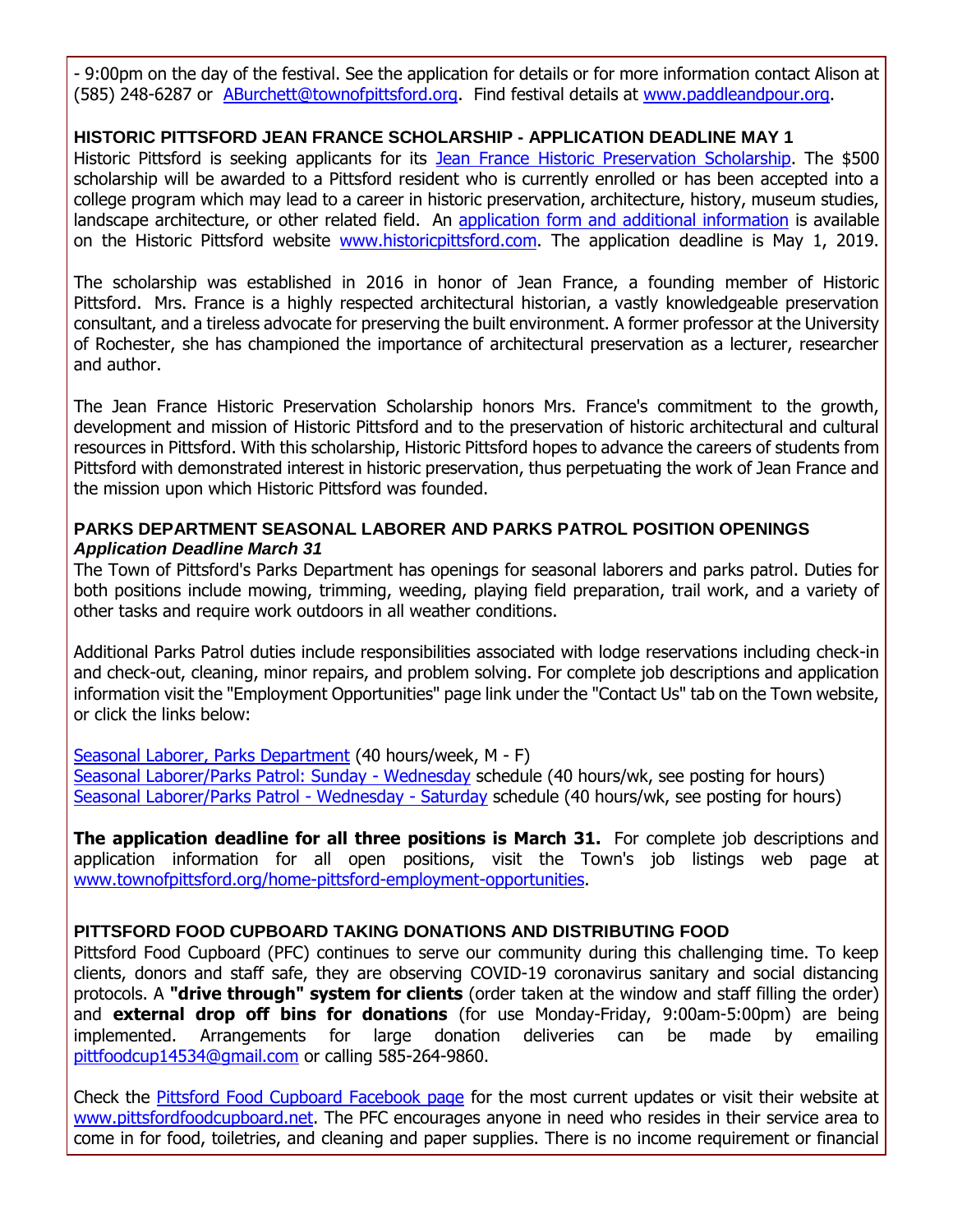proof necessary, just proof of residency in any of these zip codes: 14534, 14445, 14610, 14618, 14607, 14620, 14506 and 14472.

The need for assistance is growing - please take advantage of the PFC's services if you are in need, and please donate if you are able!

#### **FIND PITTSFORD CHAMBER'S LOCAL RESTAURANT TAKE OUT LIST ON FACEBOOK**

The Pittsford Chamber of Commerce has compiled a list of local restaurants offering delivery and curbside to go options for meals. If you can, consider placing an order. You'll not only help support a local business and its employees - you'll enjoy a delicious meal with no cooking required! Find the most updated list on the Pittsford Chamber of Commerce Facebook page at [www.facebook.com/pittsfordnychamberofcommerce.](http://r20.rs6.net/tn.jsp?f=001RyBGNqsL7OBdmdVzKgz0WGIHSnHVZw8h0s0oQO3pN-xViJnO6rY2ol9HWZ-5Qua7pI-wkLI28jIM2iAi5BhXyHWj8U5AmUdszuCRNGPp5xKQJ4mP8A8Zl-QGz5iSLV0WJz62SFCN3l0agUm27-Wh2vW1In9cyTBKfbjFqTnxOtjb4nX5npgo9PuyqWQnEyWrXAdDf_RjY35GKL8jPgB9tA==&c=rWR2rwN8iMYucZCjpzLb1KwZKvIQdX1j55vdWtzN5mXLzzR1u3gWjA==&ch=IDfNPbvseTBR53DFk-tFwbyVVuoi_8uBKejA8R6sBUcnTwtwh6c2Lw==)

#### **REMINDERS**

#### **SEASONAL PARKING RESTRICTIONS IN EFFECT THROUGH APRIL 1, 2020**

In order to facilitate snow removal, Town of Pittsford seasonal parking restrictions are in effect from November 15 (this Friday) through April 1, 2020. Parking of any vehicle on public roads - including state highways and on the shoulder of all roads - is prohibited each year from November 15 through April 1 in all areas within the Town and outside of the Village. During this time, please don't park on or along public roads outside of the Village. Please note violators may be ticketed or towed.

When the snow flies, we need roadsides clear of vehicles so our plows can get through. This is especially true in neighborhoods, where the streets are narrower. Vehicles parked along the roadside can hinder plows accessing your neighborhood. Please help us keep our streets safe and accessible!

#### **EMERGENCY CLOSINGS INFORMATION**

In the case of major weather events or other emergencies, information about facility closings and program/event cancellations will be announced on the Town's website [www.townofpittsford.org,](http://townofpittsford.org/?utm_source=eNews+3-26-20&utm_campaign=eNews+03-26-20&utm_medium=email) [Facebook](https://www.facebook.com/pages/Town-of-Pittsford/139082619464200)  [page Town of Pittsford,](https://www.facebook.com/pages/Town-of-Pittsford/139082619464200) and [Twitter feed @pittsfordtown,](http://r20.rs6.net/tn.jsp?f=001RyBGNqsL7OBdmdVzKgz0WGIHSnHVZw8h0s0oQO3pN-xViJnO6rY2ohq7HBivZjvx1vFzAprmCdRHn3oBo38NxBJWAfbbt9jM72mmo6qZDxCeNBTa4B9mo9OpnyY1Tsw6tQxNs2OXCbOwNcLPosj4c1pbrNHL8qV1rSFtEDOafxD2IDmQHL3d-g==&c=rWR2rwN8iMYucZCjpzLb1KwZKvIQdX1j55vdWtzN5mXLzzR1u3gWjA==&ch=IDfNPbvseTBR53DFk-tFwbyVVuoi_8uBKejA8R6sBUcnTwtwh6c2Lw==) as well as on local television and radio stations and Pittsford's [Cable TV 12 Channel 1303 government access station.](http://townofpittsford.org/home-channel12?utm_source=eNews+3-26-20&utm_campaign=eNews+03-26-20&utm_medium=email) TV-12 Channel 1303 announcements can be viewed live any time via the [TV-12 Channel 1303 page on the Town website.](http://townofpittsford.org/home-channel12?utm_source=eNews+3-26-20&utm_campaign=eNews+03-26-20&utm_medium=email)

#### **UPCOMING COMMUNITY ACTIVITIES IN PITTSFORD**

 [Rayson-Miller American Legion Post 899 100th Anniversary Celebration,](http://r20.rs6.net/tn.jsp?f=001RyBGNqsL7OBdmdVzKgz0WGIHSnHVZw8h0s0oQO3pN-xViJnO6rY2oiyCm3veJJBFD3A-sMkrElIKbNCLd0d9hpzGe0gmRT8rDI3aoZbWF7oQb7xG74MlmkGYBRYFCnDpt8PIBsJ7dSd8nONIDOn6PhWCfU2jg5M2Gs7RVWAiL6WgSD_XpGRkKsMFdqBOZitnNhQJJgOYAiiwPXs_suTI872fYBfZ_N3vweEQIRRuo7lXXt2A24T5SJpEypNiXT6-al0_sziWyKD7xZMp73A5EHAjv8gaODV0PLsT0dTJHbE=&c=rWR2rwN8iMYucZCjpzLb1KwZKvIQdX1j55vdWtzN5mXLzzR1u3gWjA==&ch=IDfNPbvseTBR53DFk-tFwbyVVuoi_8uBKejA8R6sBUcnTwtwh6c2Lw==) Saturday, March 28 - has been POSTPONED TO LATER IN THE YEAR in response to the growing health concerns over the COVID-19 coronavirus and required social distancing practices; visit [www.raysonmillerpost899.org](http://r20.rs6.net/tn.jsp?f=001RyBGNqsL7OBdmdVzKgz0WGIHSnHVZw8h0s0oQO3pN-xViJnO6rY2oiyCm3veJJBFD3A-sMkrElIKbNCLd0d9hpzGe0gmRT8rDI3aoZbWF7oQb7xG74MlmkGYBRYFCnDpt8PIBsJ7dSd8nONIDOn6PhWCfU2jg5M2Gs7RVWAiL6WgSD_XpGRkKsMFdqBOZitnNhQJJgOYAiiwPXs_suTI872fYBfZ_N3vweEQIRRuo7lXXt2A24T5SJpEypNiXT6-al0_sziWyKD7xZMp73A5EHAjv8gaODV0PLsT0dTJHbE=&c=rWR2rwN8iMYucZCjpzLb1KwZKvIQdX1j55vdWtzN5mXLzzR1u3gWjA==&ch=IDfNPbvseTBR53DFk-tFwbyVVuoi_8uBKejA8R6sBUcnTwtwh6c2Lw==) for more info

#### **TOWN OF PITTSFORD BOARD MEETINGS**

**Design Review & Historic Preservation Board**, Thursday, 3/26, - MEETING CANCELED

#### **COMMUNITY MEETINGS CALENDAR**

- [Board of Education meeting,](http://r20.rs6.net/tn.jsp?f=001RyBGNqsL7OBdmdVzKgz0WGIHSnHVZw8h0s0oQO3pN-xViJnO6rY2ol9HWZ-5Qua7WHZH_i6cbXKpLx0dfeDFMxKjx_8G4C21xwVTIbOyhUs0ma_9_pmU67-XaXh3vWDoqwjTu9xCH9kmhCHfQV9DoffFSWmg88wUaHq5FFmNTzA0PvU0f-_-VOe24L1d3URFmQkpUxFWL6jINeAau5uDRATeyiMZnSoBmwL6pv6cZ4sFDTPz-emb1J1k9BcyH2jhSE9wZfRazJs-DNN-Ey-bsmGdSlGq1qoV&c=rWR2rwN8iMYucZCjpzLb1KwZKvIQdX1j55vdWtzN5mXLzzR1u3gWjA==&ch=IDfNPbvseTBR53DFk-tFwbyVVuoi_8uBKejA8R6sBUcnTwtwh6c2Lw==) Monday, 3/30, 7:00pm, more information at [http://ow.ly/zjfs50yVEeA](http://r20.rs6.net/tn.jsp?f=001RyBGNqsL7OBdmdVzKgz0WGIHSnHVZw8h0s0oQO3pN-xViJnO6rY2ol9HWZ-5Qua7WHZH_i6cbXKpLx0dfeDFMxKjx_8G4C21xwVTIbOyhUs0ma_9_pmU67-XaXh3vWDoqwjTu9xCH9kmhCHfQV9DoffFSWmg88wUaHq5FFmNTzA0PvU0f-_-VOe24L1d3URFmQkpUxFWL6jINeAau5uDRATeyiMZnSoBmwL6pv6cZ4sFDTPz-emb1J1k9BcyH2jhSE9wZfRazJs-DNN-Ey-bsmGdSlGq1qoV&c=rWR2rwN8iMYucZCjpzLb1KwZKvIQdX1j55vdWtzN5mXLzzR1u3gWjA==&ch=IDfNPbvseTBR53DFk-tFwbyVVuoi_8uBKejA8R6sBUcnTwtwh6c2Lw==)
- [American Legion Rayson-Miller Post 899](http://r20.rs6.net/tn.jsp?f=001RyBGNqsL7OBdmdVzKgz0WGIHSnHVZw8h0s0oQO3pN-xViJnO6rY2ogZsJN2JRo2tupQAqLaU6pICsB4oHeCngXdtO306i2XnnZl2VlxcmilUuFmqc9Gjb4YlnzCYpIw2wHfysDV5kDpAAYrFOLlH9T-Hlu4fb0qb4edQS82xI8WbhwCy324TOkLjlkn2soUiI4eqym727DF9gsg4q5x8KXqTYAUj03cmXwDImS7-thiyc4PaRUAF5-E_c7ZSi66A6_8fIGyuVVFv_ZzEYwQY5n45-7sZLCL0xIq8fOu7R5ncExlFge8dZQ==&c=rWR2rwN8iMYucZCjpzLb1KwZKvIQdX1j55vdWtzN5mXLzzR1u3gWjA==&ch=IDfNPbvseTBR53DFk-tFwbyVVuoi_8uBKejA8R6sBUcnTwtwh6c2Lw==) TUESDAY MORNING BREAKFAST MEETINGS CANCELLED UNTIL FURTHER NOTICE due to COVID-19 coronavirus social distancing requirements. Eligible veterans welcome to join the Post; for [membership information](http://r20.rs6.net/tn.jsp?f=001RyBGNqsL7OBdmdVzKgz0WGIHSnHVZw8h0s0oQO3pN-xViJnO6rY2ogZsJN2JRo2tcASeaJ284FneQE0-cX3xCzISS3mVXdmfiIqDA9pVzD9u7BDU_UzhkD7aJwFEo445lbvRLfYkgbhxnaLe7JQUaSgr89OXOdgVXJpaMxEhWY5dKpvHTkcBsB_ksbv_iKdTXgOk8nJfTb3WB-BrsQiqyJvn5JhWgxJLsKCLQQpK9THMNmNyalM7hvrSMS8uY4MscpImyFxjHOzC_i5LcsU9T0R7X7yELer65Ao7oGdcAWmxBuvOwaYaL-SdctxL816AdHgB9qJUNYU=&c=rWR2rwN8iMYucZCjpzLb1KwZKvIQdX1j55vdWtzN5mXLzzR1u3gWjA==&ch=IDfNPbvseTBR53DFk-tFwbyVVuoi_8uBKejA8R6sBUcnTwtwh6c2Lw==) visit the [Rayson-Miller Post website](http://r20.rs6.net/tn.jsp?f=001RyBGNqsL7OBdmdVzKgz0WGIHSnHVZw8h0s0oQO3pN-xViJnO6rY2oqUf6f5PxdfvPvNHcaEwLLBiKnzEm7abtrVXmiDsgq7emFrIE1BHIeP_lWQ6FLYdm0onN258KjEMF7vEc-I0plWGwB7FY_91kAqDrEwVWHECZCPzMh64WU9kF3k1Y7rkIyzs6Rsc0aO1FxsSWho2Vj6NAW7gQyMuXp9vt0EmuTUn61pkRWj31kpmBEp5YAs0OUi5qJJdzDQLu0vC1NfDBFjY9F_YPe0MNVjed0UJ1wSOP9BxzBQIPZXRmNyIRW5Y5M_BQYiuKoqLbcvwmL8JYx8wWqrz4XwmEwIQzFOYPVzdgwhM51CWShvYdPvV4kUbwFDoRoW696jZNujH6Nk_aQQ=&c=rWR2rwN8iMYucZCjpzLb1KwZKvIQdX1j55vdWtzN5mXLzzR1u3gWjA==&ch=IDfNPbvseTBR53DFk-tFwbyVVuoi_8uBKejA8R6sBUcnTwtwh6c2Lw==)
- [Pittsford Rotary Club,](http://r20.rs6.net/tn.jsp?f=001RyBGNqsL7OBdmdVzKgz0WGIHSnHVZw8h0s0oQO3pN-xViJnO6rY2oomtMWkjxNetrMfQoINEEDnWcExfuBMpq7AT13bkWay8TdsUWmnwETZ0w1CGXhHemx9mkkNWVEKAwkBR9zq6uIlMJ08oyKak2CwXrqHr_S_YuFEwv5QSbX0PnHLpWqVbyFGUrZjuNZyrr76uVddZrrTYUV_3JKAVOOrIxLgfy809S8uBH63TcfvUozUj2wpJCibjGpk8Zev-BJeaDi2tHU6pXAqlmKag-Eo3qSgTY-tFLAo-mFToGgI=&c=rWR2rwN8iMYucZCjpzLb1KwZKvIQdX1j55vdWtzN5mXLzzR1u3gWjA==&ch=IDfNPbvseTBR53DFk-tFwbyVVuoi_8uBKejA8R6sBUcnTwtwh6c2Lw==) WEEKLY MEETINGS CANCELLED UNTIL FURTHER NOTICE due to COVID-19 coronavirus social distancing requirements.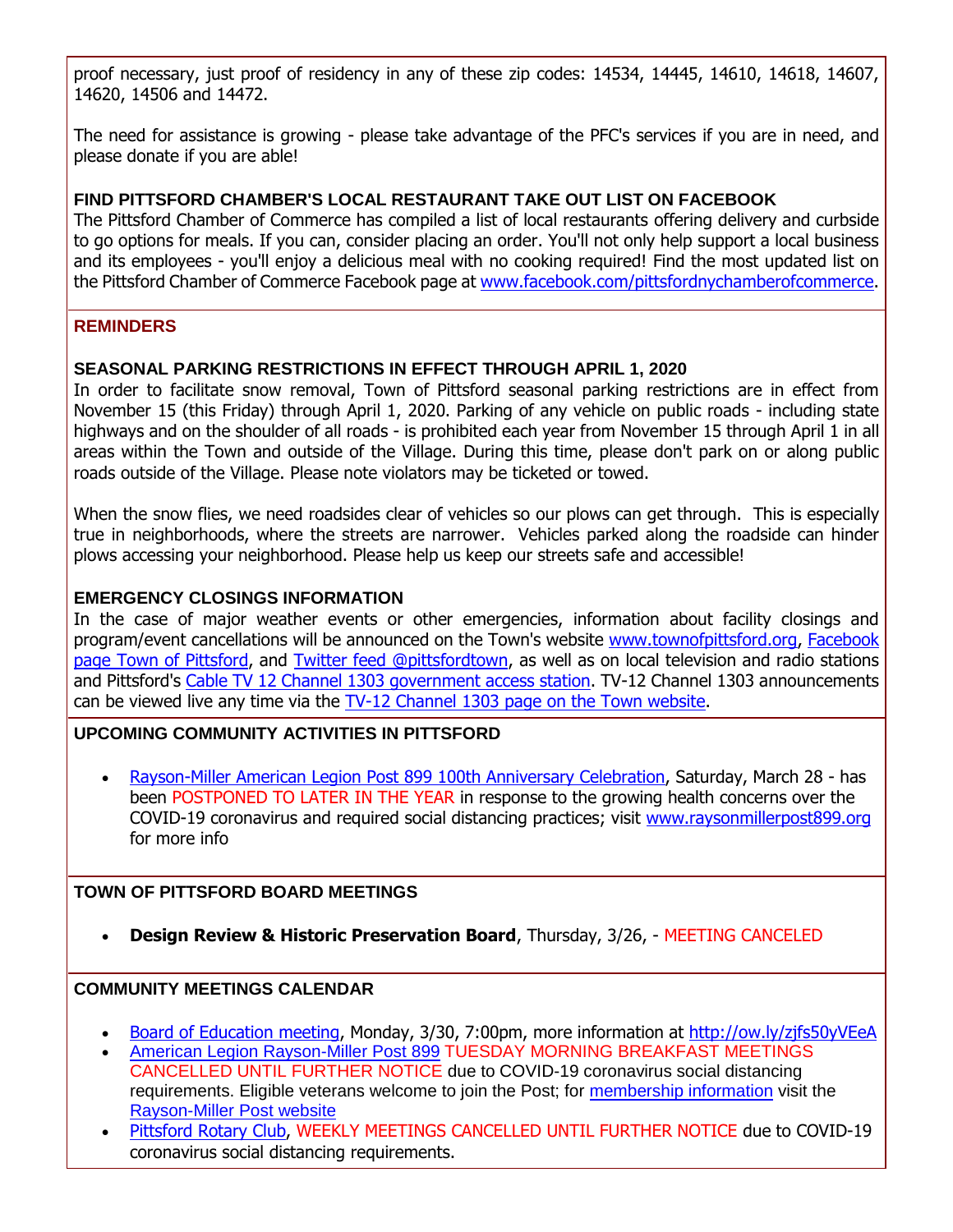[Pittsford Art Group M](https://pittsfordartgroup.wordpress.com/?utm_source=eNews+3-26-20&utm_campaign=eNews+03-26-20&utm_medium=email)EETINGS CANCELLED UNTIL FURTHER NOTICE due to COVID-19 coronavirus social distancing requirements. For further information, contact PAG president [Margie Mitchell](mailto:mhsmitchell@gmail.com?subject=Pittsford%20Art%20Group%20Meetings%20and%20Membership)

### **Town Facility Closures**

**Spiegel Pittsford Community Center** - building is closed and all programs canceled until further notice.

**Pittsford Community Library** - building is closed and all programs canceled until further notice, online resources available at [www.townofpittsford.org/home-library-resources.](http://r20.rs6.net/tn.jsp?f=001RyBGNqsL7OBdmdVzKgz0WGIHSnHVZw8h0s0oQO3pN-xViJnO6rY2ogwG5Z30L5RaKOOH2ZQoKb-9H89NKa-QPfsER5PpgCy9yl1Ed_KEH1RmO7d8nEiErH_xrxAyWTZ4M_1R9IPRWPEpPgX_sOxOAJapo0jAF5NnzVSLqsi5InHEvslGie8WRl3CtUphm3t9a3ZKjXaT6w8k0MAxtICUrOksmpCx6PyXcEkwQSc_Njovya4tdabJPDIHDySOOcp9s4BWwE7IR_QLp8KDI2uOIF2Xmp_T6-IatGa3MjO2NXiS4vzzaDfR-AeUyhqzXAlbfCARnjd1liQ=&c=rWR2rwN8iMYucZCjpzLb1KwZKvIQdX1j55vdWtzN5mXLzzR1u3gWjA==&ch=IDfNPbvseTBR53DFk-tFwbyVVuoi_8uBKejA8R6sBUcnTwtwh6c2Lw==) For virtual children's programming check the Library's Facebook page [www.facebook.com/PittsfordLibrary/.](http://r20.rs6.net/tn.jsp?f=001RyBGNqsL7OBdmdVzKgz0WGIHSnHVZw8h0s0oQO3pN-xViJnO6rY2ogiVM2xtc1eWX-tKQuijF839L-9Q_mM9aVfVjADGaiB3JuFCWoc2UCfJOa5Zn04b0uJb7edYXCUNPEXVoTJ0eexh7NSVjzs4tG3LcmcqGudGJUy6XvF3V3pqxX6EmM605brf2F6ElPMxkg-zUjHRZgE=&c=rWR2rwN8iMYucZCjpzLb1KwZKvIQdX1j55vdWtzN5mXLzzR1u3gWjA==&ch=IDfNPbvseTBR53DFk-tFwbyVVuoi_8uBKejA8R6sBUcnTwtwh6c2Lw==) The Book Drop return area is closed. All items checked out after February 3 will now have a due date of May 18 and can be returned then. For other updates visit the Library's Updates page at [https://tinyurl.com/vg242of.](http://r20.rs6.net/tn.jsp?f=001RyBGNqsL7OBdmdVzKgz0WGIHSnHVZw8h0s0oQO3pN-xViJnO6rY2ogiVM2xtc1eWHfqUYAesvGuB_erUSN6xmCXxwQp43ZHeeJIFKDLN3r981zsqN-SEyI4l8wqz1y6O5LKE0Ev5Bh-dXJIDVriOyhL2wofXjl5d80h2KHQLEy11ckH9Iw9Qtw==&c=rWR2rwN8iMYucZCjpzLb1KwZKvIQdX1j55vdWtzN5mXLzzR1u3gWjA==&ch=IDfNPbvseTBR53DFk-tFwbyVVuoi_8uBKejA8R6sBUcnTwtwh6c2Lw==)

**Town Hall** building is closed to the public until further notice but remains staffed to handle business online and by mail, phone, email and the "drop slot" to the right of the front door of Town Hall.

**Town Clerk:** All services of the Town Clerk are available online, by mail, phone and email. If necessary, an appointment can be arranged. Contact at 248-6214 or [ldillon@townofpittsford.org,](mailto:ldillon@townofpittsford.org) mail materials to Pittsford Town Clerk's Office, 11 South Main Street, Pittsford NY 14534. Services info at [www.townofpittsford.org/home-clerk.](http://r20.rs6.net/tn.jsp?f=001RyBGNqsL7OBdmdVzKgz0WGIHSnHVZw8h0s0oQO3pN-xViJnO6rY2ogwG5Z30L5RadpQh3iM-nBsSnAcHoWa0u9en6duplGDH38p_zMyNDa-UgIQq8qs3yNP01iWe9eKzhYyYwiZOsDn99WVJQ6TZzSvwR6kwmFLr1DdGP2ntHwxFZEkUO5DS-VkovjiJR3yfeHQ5hiPKcIu-cO0R5dhKe0MoF2Si2jCAZj6ckhbJWd11eYaSXjk02wLeABoCB7VzvXut7xIuKKgYZ9s3uWJs45OB7pzsrmzT3r_aD-lUP5pR9R2GlnpKOQ==&c=rWR2rwN8iMYucZCjpzLb1KwZKvIQdX1j55vdWtzN5mXLzzR1u3gWjA==&ch=IDfNPbvseTBR53DFk-tFwbyVVuoi_8uBKejA8R6sBUcnTwtwh6c2Lw==)

**All Town Playgrounds:** are closed until further notice as it is not possible to keep equipment appropriately sanitized after every use.

**All Town Parks:** all athletic fields and courts are closed to all groups of any size; the trails remain accessible.

**Thornell Farm Park:** all fields and courts are closed; trails and walkways remain accessible.

**King's Bend Park Lodges and the Mile Post School:** are closed to the public until further notice, as these sites are being used as Public Works crew operation centers.

**Building Department:** Interior inspections and permits for occupied homes are suspended until further notice. Permits and inspections will not be issued or performed for projects that include interior work of an occupied home or business. This typically includes, but is not limited to, finished basements, interior renovations and fireplace inserts. Permits and inspections for exterior construction and construction of additions where there is a direct entrance to the addition are available by appointment only; call 248-6250 or email Mark Lenzi at [mlenzi@townofpittsford.org](mailto:mlenzi@townofpittsford.org?subject=Building%20Inspection) or Allen Reitz at [areitz@townofpittsford.org.](mailto:areitz@townofpittsford.org?subject=Building%20Inspection)

**Town Court:** By order of the Chief Administrative Judge of the State of New York, Town Court is closed until further notice.

**Town Public Works** - Highway, Sewer and Parks Departments: All operations continue. Crews in these departments are following hygiene and social distancing protocols in light of the COVID-19 threat.

#### **Monroe County Services at Town facilities:**

The County has suspended until further notice Passport Services at Town Hall and Mobile DMV service at Pittsford Town Court. Per the NYS Department of Motor Vehicles, all driver licenses, learner permits, nondriver identification cards and vehicle registrations scheduled to expire on or after March 1, 2020 are extended until further notice and all temporary registration documents are valid until further notice. This extension does NOT apply to insurance coverage - motor vehicle liability insurance coverage must be